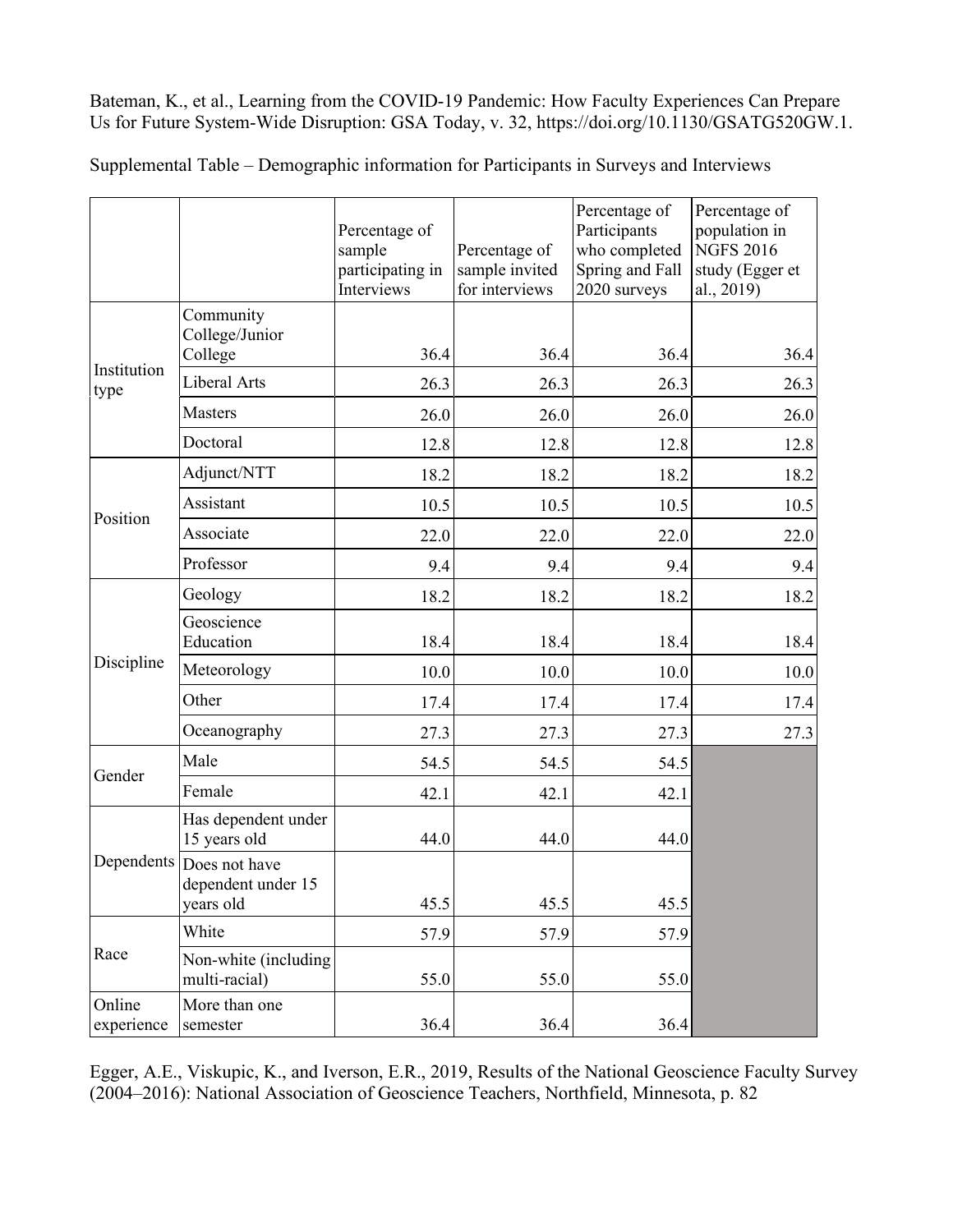# **Spring 2020 Survey**

## Demographic Information

Discipline Taught Institution Type Position Years of Teaching Experience Semesters of Online Experience

Daily Questions

Using a Likert-scale (1 No disruption, 2 Slight disruption, 3 Moderate disruption, 4 Significant disruption, 5 Severe disruption) respondents were asked to complete the following questions daily:

Please rate the level of disruption you are experiencing today with regard to your:

teaching responsibilities research responsibilities ability to communicate with your professional community work-life balance

In open-responses format faculty were asked to respond to the following two prompts: What is the most important thing you are going to do (or have already done) today? What is your most important insight from yesterday?

## **Fall 2020 Survey**

Additional Demographics Gender Race Dependents under 15?

Teaching Disruption - Please rate the level of disruption you are experiencing this term with regard to your teaching responsibility

1 No disruption 2 Slight disruption, 3 Moderate disruption 4 Significant disruption 5 Severe disruption Teaching Modality:

I am teaching a class fully online that I usually teach in person or hybrid

I am teaching a hybrid class that I usually teach in person

I am teaching a course fully online that I typically teach online

I am teaching a course in a hybrid format that I typically teach in a hybrid format

I am teaching an in-person course that I typically teach in-person

Number of course for which delivery format changed: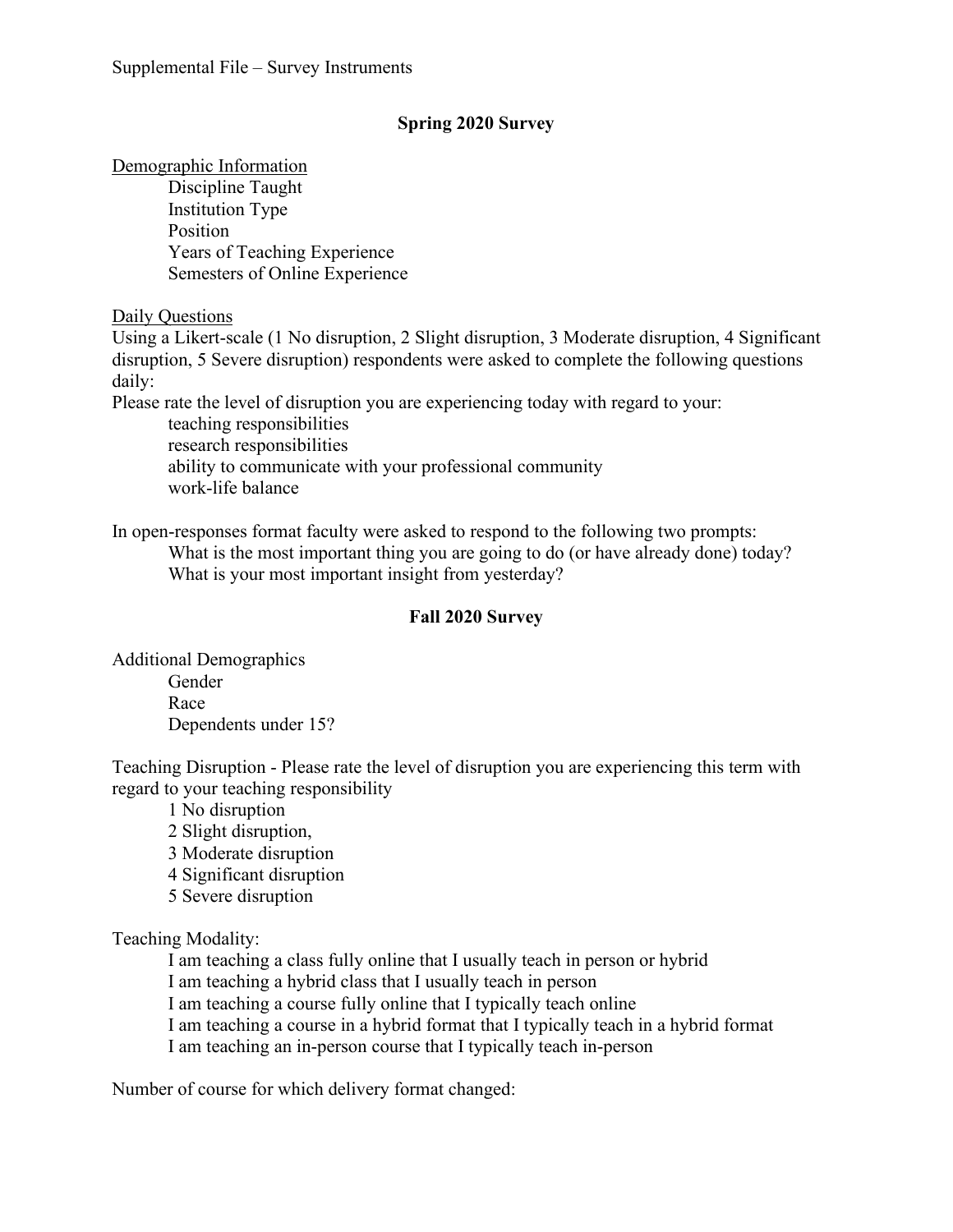Supplemental File – Survey Instruments

Two or more Single Course None

When did the change to delivery format take place? More than 2 months before start of course Less than 2 months before start of course After start of course

For courses that changed, to what extent was the faculty member involved?

Not at all Somewhat Very Involved

For courses that changed delivery format, who else was involved in teaching the same course? (choose all that apply)

No one else was involved in teaching the same course One or more full-time faculty taught the same course during the same term

One or more adjunct faculty taught the same course during the same term

Graduate teaching assistant(s) taught the lab section(s)

I had a graduate and or undergraduate teaching assistant(s) in class with me

I co-taught this course with another faculty member

None of the above

Survey respondents were asked to indicate what changes they have made in their teaching since Fall 2019 by rating their level of agreement with each of 16 items on a scale ranging from 1 ("strongly disagree") to 5 ("strongly agree").

I am managing my time differently. I am incorporating new online tools into my teaching. I am adapting active learning teaching strategies to an online format in new ways. I am incorporating new strategies to accommodate different learning needs. I am facilitating office hour discussions in new ways. I am including more low stakes assessments. I am integrating new strategies that promote a more inclusive learning environment. I am facilitating student to student engagement in new ways. I am attending to students' sense of belonging using new practices. I am preparing more lecture materials. I am asking students to use an online data set in a way that is new to my instruction. I am reducing the amount of content covered. I am including more formative assessments. I am incorporating assessments that help me better gauge inequities. I am using assignments that take less time to evaluate. I am including more high stakes assessments.

Survey respondents were asked to rate the perceived value of each of 11 resources for preparing for teaching in Fall 2020 using a scale that included 1 ("not at all valuable"), 2 ("slightly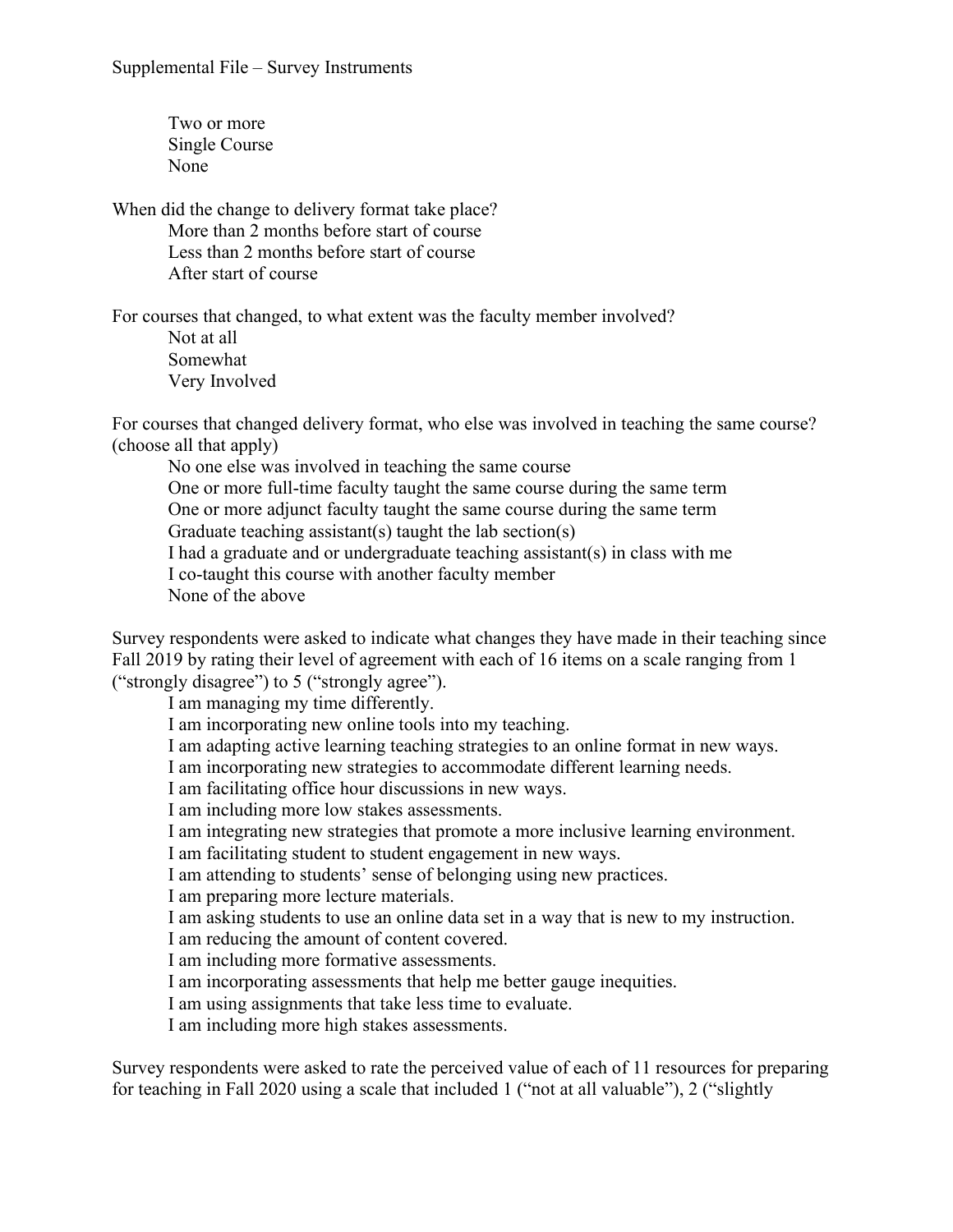### Supplemental File – Survey Instruments

valuable"), 3 ("moderately valuable") and 4 ("very valuable"). Respondents were also given an opportunity to indicate that a particular resource was "not applicable" to their situation.

Online resources Discussions with other faculty members in my department Discussions with other colleagues on campus Discussions with colleagues at other institutions NAGT webinars My own research Learning and Teaching Center Professional meetings or workshops NAGT and IAGD Teaching with Online Field Experiences resources Earth Educators' Rendezvous

The survey also included two open-ended questions:

What did you learn in spring 2020 that you will carry forward/are carrying forward into your current teaching practice?

How have you prepared for your fall teaching in ways that have differed from your usual preparation?

### **Interview Protocol**

Winter 2021 interviews were conducted in a semi-structured format, such that they appeared more conversation like than probative. The following questions were used to guide the conversation but may not have been asked verbatim of all participants.

- 1. Faculty were shown a collection of graphs of disruption to teaching from the spring data collection.
	- a. Which graph do you feel best resembles how you recall your disruption to teaching in the spring of 2020?
	- b. What made you select that graph?
	- c. Do you feel that your teaching was more disrupted in the spring or fall of 2020?
	- d. When shown the graph that is their spring 2020 teacher disruption can you identify what caused some of the peaks and/or pits in the disruptions?
- 2. Gathering information from the fall survey, probe respondents to expand on novel ideas.
- 3. How have recent changes in instruction changed the way you think about geoscience teaching and learning?
	- a. How have they changed how you plan courses?
	- b. How have they changed how you interact with mentees?
	- c. How have they changed how you evaluate learning?
- 4. Using the survey responses from fall, ask about how their colleagues helped them overcome challenges mentioned.
	- a. Can you think of other ways colleagues have influenced your practice recently?